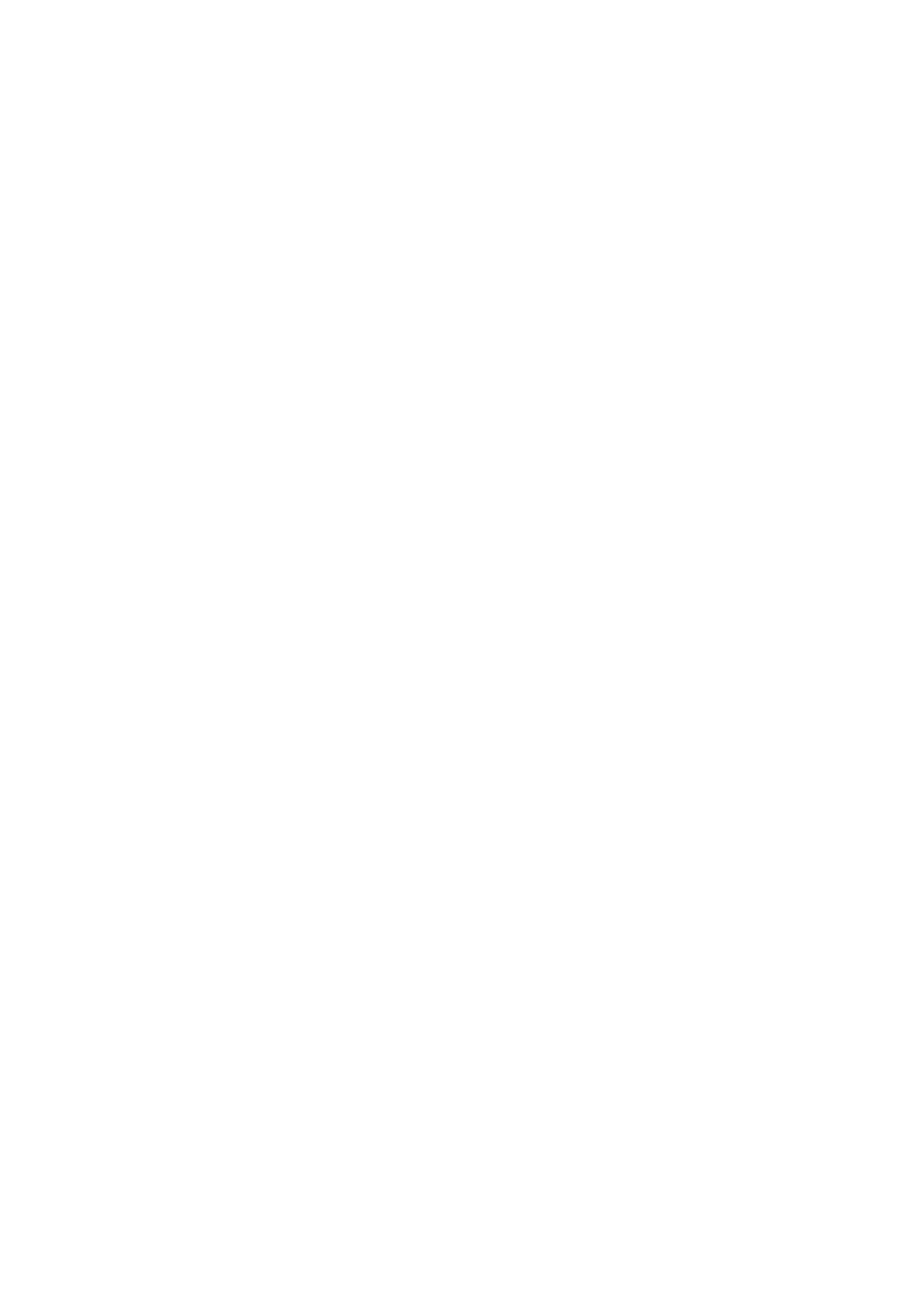| <b>BUDGET</b> |
|---------------|
| 2011/12       |
| 200.00        |
| 100.00        |
|               |
| 200.00        |
| 400.00        |
| 60.00         |
| 95.00         |
| 830.00        |
| 100.00        |
| 150.00        |
| 0.00          |
| 60.00         |
| 40.00         |
| 20.00         |
| 35.00         |
| 200.00        |
| 2490.00       |
|               |
|               |
|               |
|               |
| 2420.00       |
| 0.00          |
| 45.00         |
| <u>2.00</u>   |
| 7.00<br>246   |
|               |
|               |
|               |
| $-23.00$      |
| 1792.03       |
|               |
| 1769.03       |

Totals 3958.9

Current Balance

Receipts Outstanding **Amount**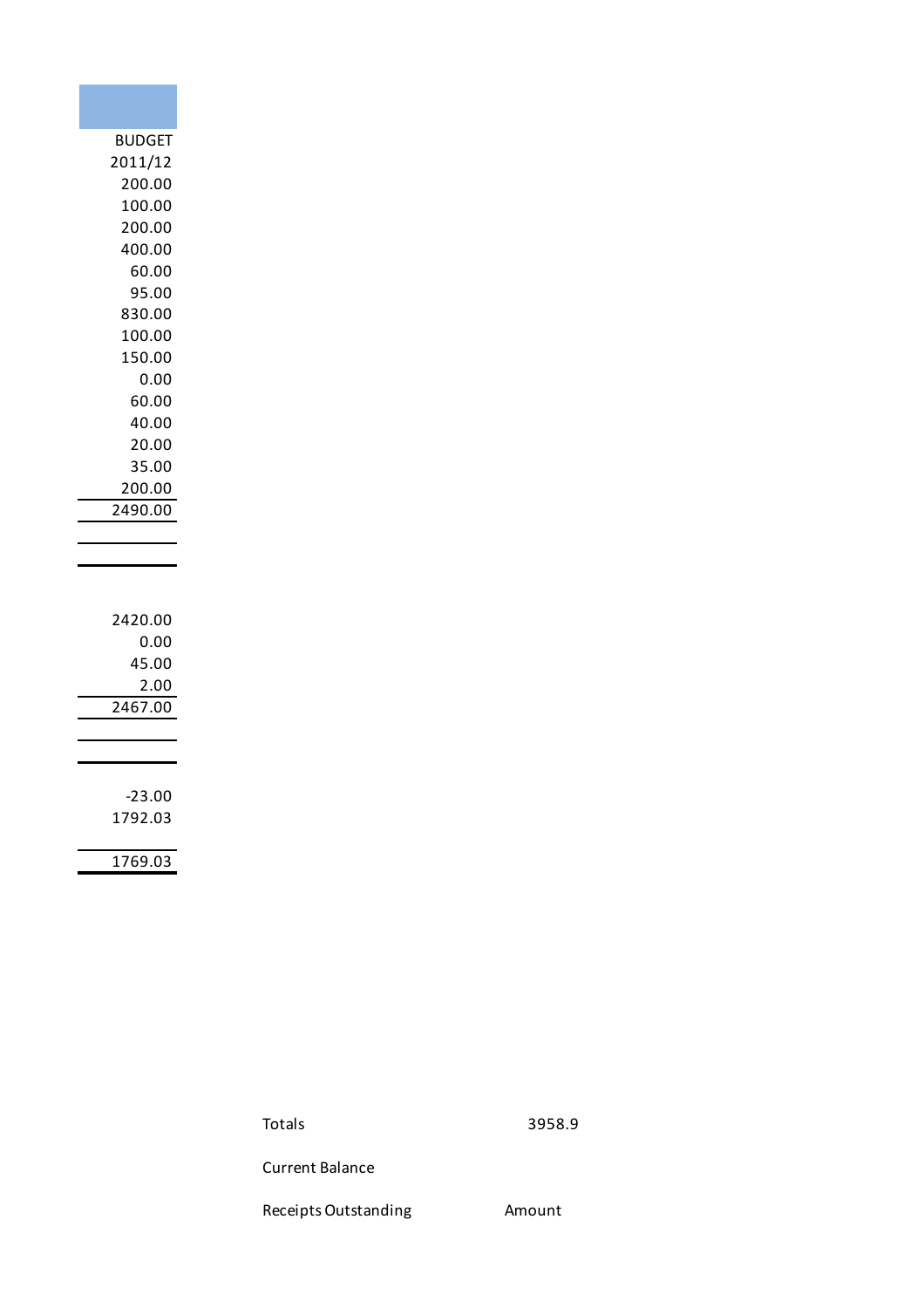Website Sponsor 45 Interest 25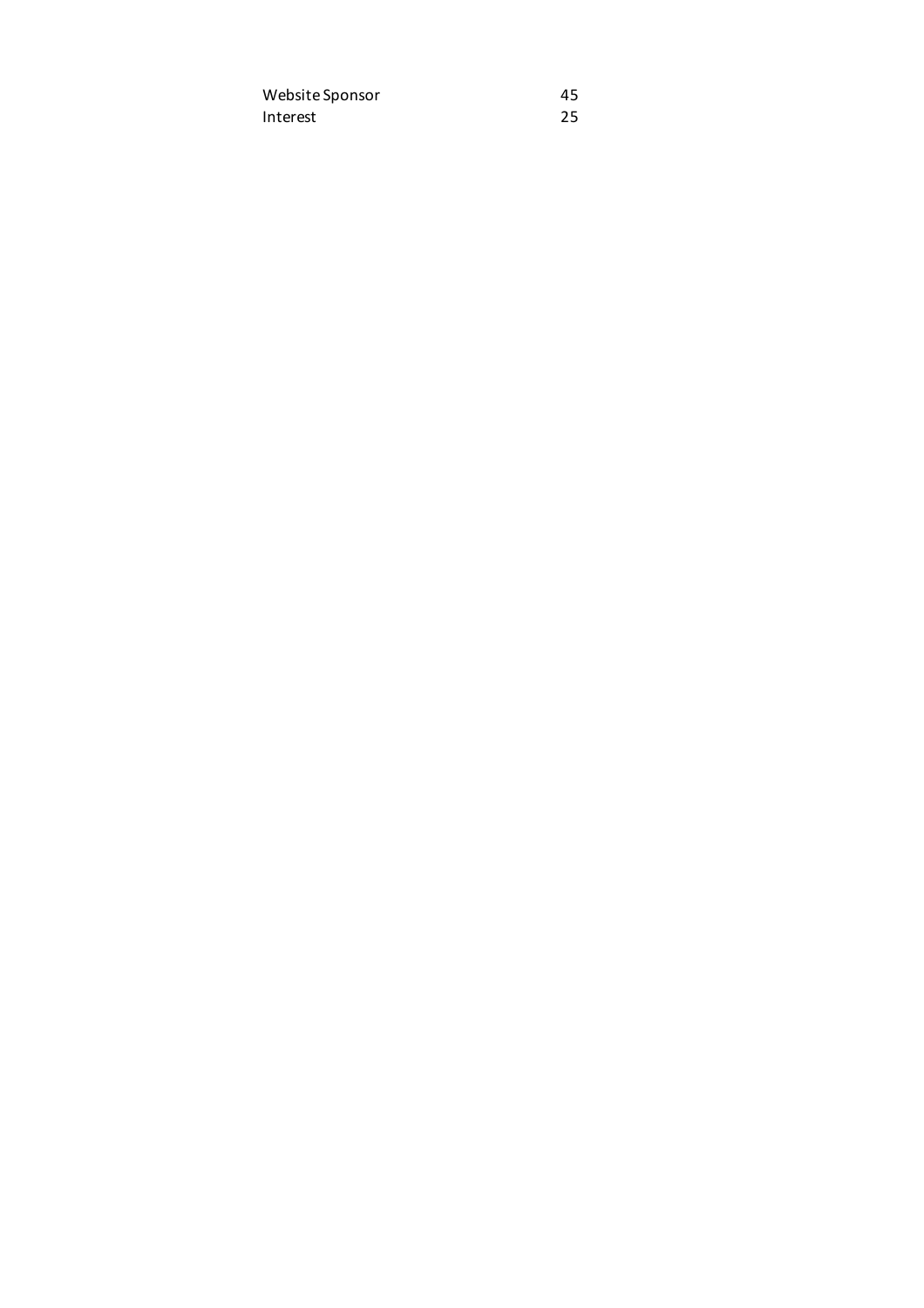## **SATTERTHWAITE PARISH COUNCIL RECEIPTS AND PAYMENTS FINANCIAL YEAR 2010/11**

Statement date: 4th July 2011

| <b>Date</b> | <b>Receipts</b>                | <b>Amount</b> | <b>VAT</b> | <b>Date</b> | Chq | <b>Payments</b>              | Amount |
|-------------|--------------------------------|---------------|------------|-------------|-----|------------------------------|--------|
|             | 05-Apr Balance brought forward | 1797.79       |            | 18-May      | 189 | <b>CALC Subscription</b>     | 95.00  |
|             | 28-Apr Precept                 | 2420.00       |            | 18-May      | 190 | Insurance premium            | 170.10 |
|             |                                |               |            | 18-May      | 191 | Data Protection registration | 35.00  |
|             |                                |               |            | 04-Jul      |     | Clerk Salary and Expenses    | 178.95 |
|             |                                |               |            | $04$ -Jul   |     | <b>HMRC PAYE</b>             | 41.20  |

| <b>Totals</b>               | 4217.79       | 0.00       |                             | 520.25        |
|-----------------------------|---------------|------------|-----------------------------|---------------|
| <b>Current Balance</b>      |               |            |                             |               |
|                             |               |            |                             |               |
| <b>Receipts Outstanding</b> | <b>Amount</b> | <b>VAT</b> | <b>Payments Outstanding</b> | <b>Amount</b> |
| Website Sponsor             | 45.00         |            | Satterthwaite PCC room hire | 100.00        |
| Interest                    | 2.00          |            | Grants                      | 600.00        |
|                             |               |            | District Audit              | 60.00         |
|                             |               |            | Clerks salary               | 623.49        |
|                             |               |            | Clerk's expenses            | 86.36         |
|                             |               |            | <b>Training Course</b>      | 150.00        |
|                             |               |            | Website                     | 60.00         |
|                             |               |            | Newsletter sponsorship      | 40.00         |
|                             |               |            | Xmas lights                 | 20.00         |
|                             |               |            | Misc/contingency            | 200.00        |
|                             |               |            |                             |               |
| <b>Totals</b>               | 47.00         | 0.00       |                             | 1939.85       |

**Forecast Year End Balance based on the Budget**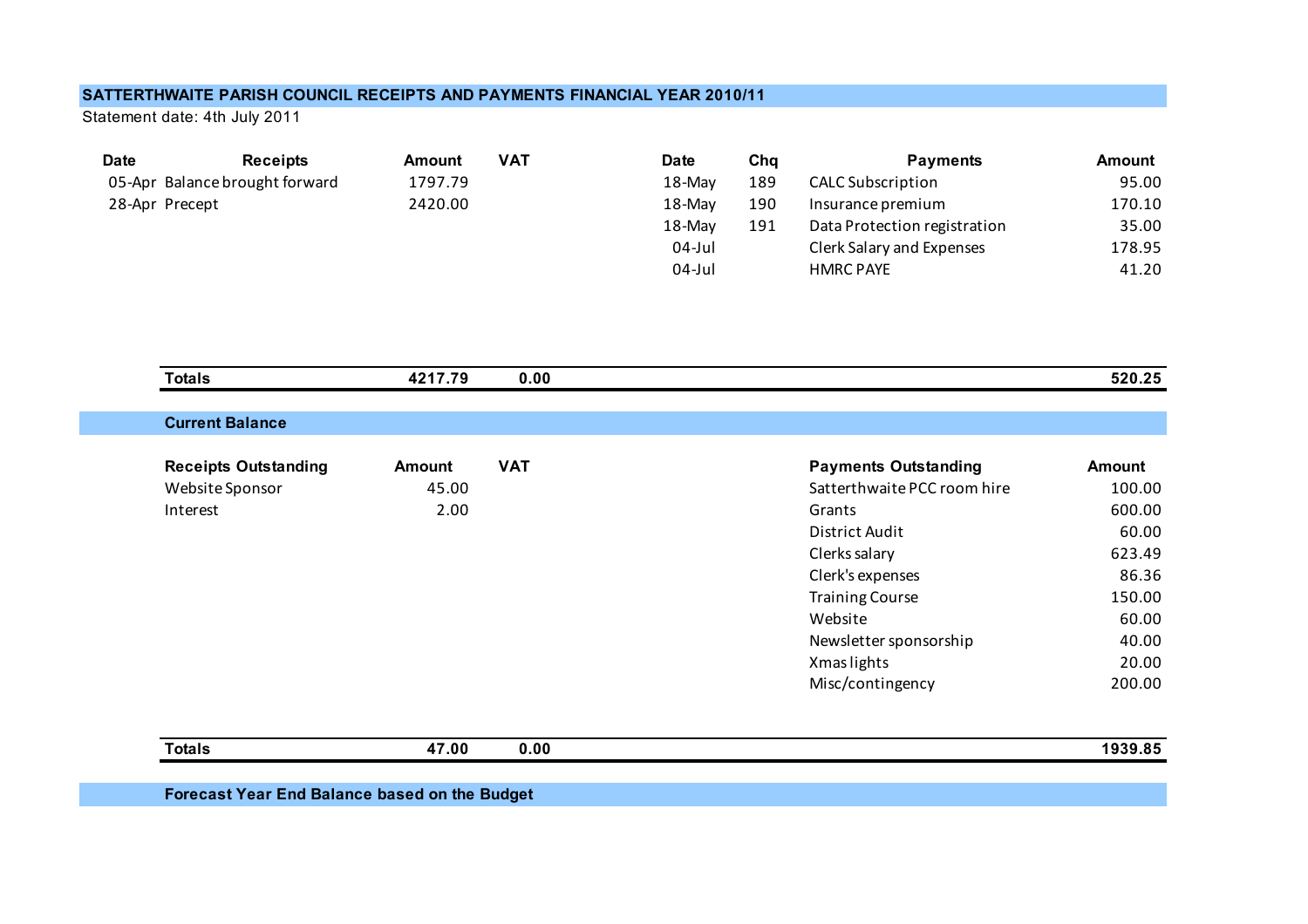**VAT**

**0.00**

**3697.54**

**VAT**

**0.00**

**1804.69**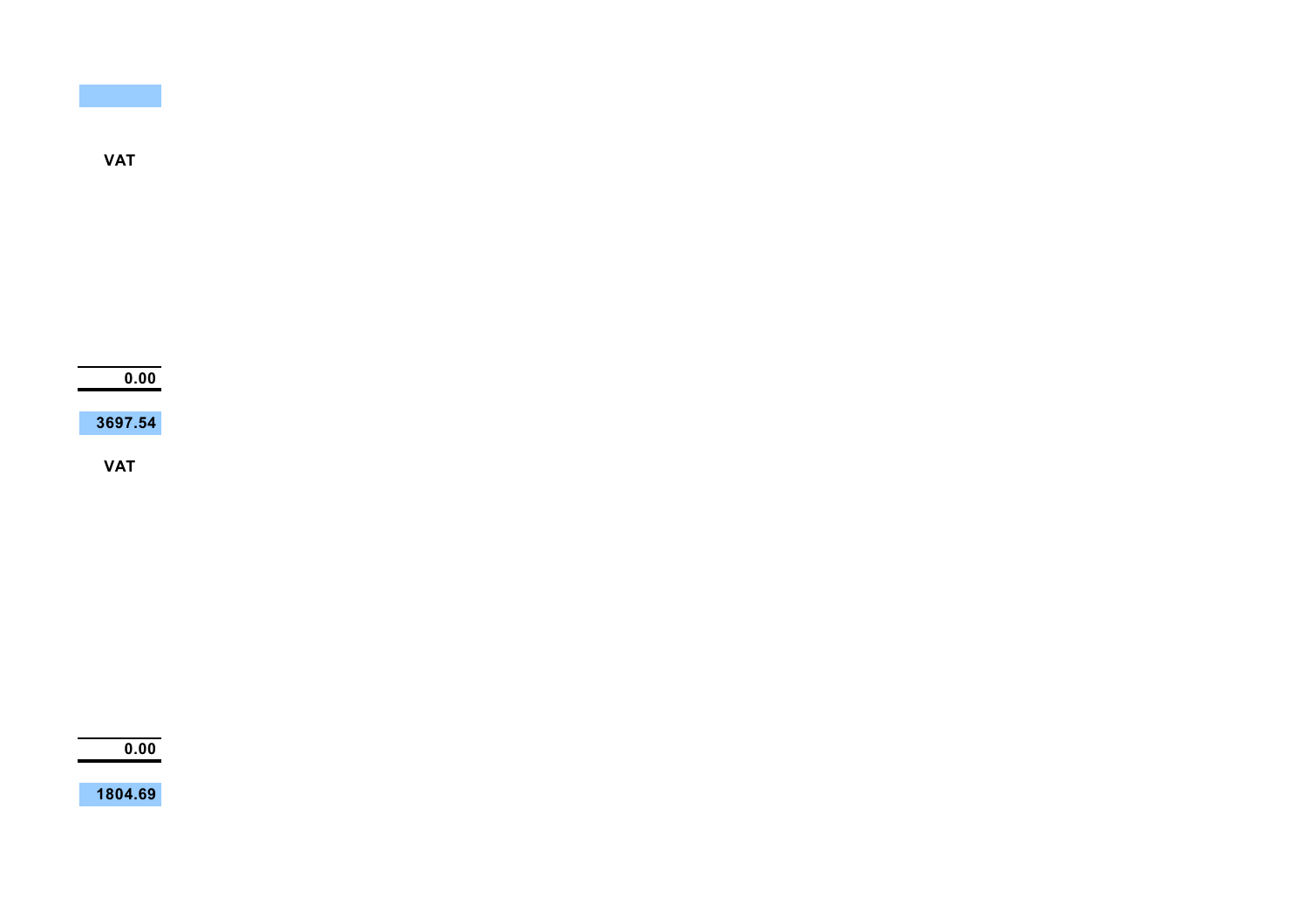## **SATTERTHWAITE PARISH COUNCIL RECEIPTS AND PAYMENTS FINANCIAL YEAR 2010/11**

Statement date: 3rd October 2011

| <b>Date</b>    | <b>Receipts</b>                | Amount  | <b>VAT</b> | <b>Date</b> | Cha | <b>Payments</b>              | Amount | <b>VAT</b> |
|----------------|--------------------------------|---------|------------|-------------|-----|------------------------------|--------|------------|
|                | 05-Apr Balance brought forward | 1797.79 |            | 18-May      | 189 | <b>CALC Subscription</b>     | 95.00  |            |
| 28-Apr Precept |                                | 2420.00 |            | 18-May      | 190 | Insurance premium            | 170.10 |            |
|                |                                |         |            | 18-May      | 191 | Data Protection registration | 35.00  |            |
|                |                                |         |            | $04$ -Jul   | 193 | Clerk Salary and Expenses    | 178.95 |            |
|                |                                |         |            | 04-Jul      | 192 | <b>HMRC PAYE</b>             | 41.20  |            |
|                |                                |         |            | $03-Oct$    | 194 | Grant Graveyard              | 400.00 |            |
|                |                                |         |            | $03-Oct$    | 195 | Grant Play Area              | 200.00 |            |
|                |                                |         |            | $03-Oct$    | 196 | <b>BDO Audit</b>             | 50.00  | 10.00      |
|                |                                |         |            | $03-Oct$    | 197 | Clerk Salary and Expenses    | 168.51 |            |
|                |                                |         |            | $03-Oct$    | 198 | <b>HMRC PAYE</b>             | 41.40  |            |
|                |                                |         |            | $03-Oct$    | 199 | K Baverstock Website         | 60.00  |            |
|                |                                |         |            | $03-Oct$    | 200 | Xmas lights                  | 20.00  |            |
|                |                                |         |            |             |     |                              |        |            |

| <b>Totals</b>                                 | 4217.79 | 0.00       |                             | 1460.16       | 10.00      |
|-----------------------------------------------|---------|------------|-----------------------------|---------------|------------|
|                                               |         |            |                             |               |            |
| <b>Current Balance</b>                        |         |            |                             |               | 2747.63    |
|                                               |         |            |                             |               |            |
| <b>Receipts Outstanding</b>                   | Amount  | <b>VAT</b> | <b>Payments Outstanding</b> | <b>Amount</b> | <b>VAT</b> |
| Website Sponsor                               | 45.00   |            | Satterthwaite PCC room hire | 100.00        |            |
| Interest                                      | 2.00    |            | Clerks salary               | 416.98        |            |
|                                               |         |            | Clerk's expenses            | 82.96         |            |
|                                               |         |            | <b>Training Course</b>      | 150.00        |            |
|                                               |         |            | Newsletter sponsorship      | 40.00         |            |
|                                               |         |            | Misc/contingency            | 200.00        |            |
|                                               |         |            |                             |               |            |
| <b>Totals</b>                                 | 47.00   | 0.00       |                             | 989.94        | 0.00       |
| Forecast Year End Balance based on the Budget |         |            |                             |               | 1804.69    |
|                                               |         |            |                             |               | 1798.93    |
|                                               |         |            |                             |               | 5.76       |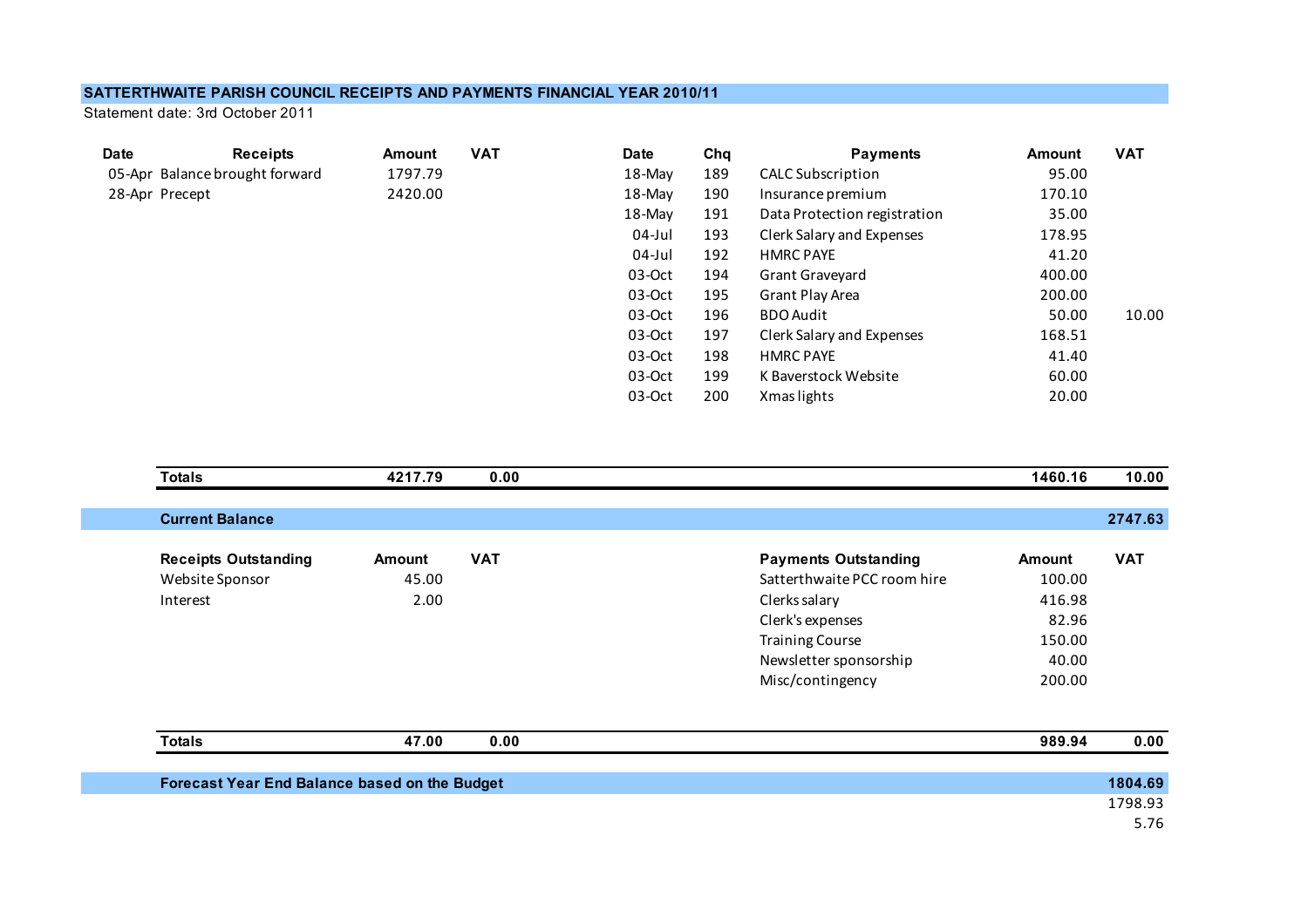| <b>Date</b><br><b>Receipts</b><br>Amount<br>Chq<br>Date<br>Balance brought forward<br>£5,301.22<br>596<br>12-Apr<br>597<br>£5,000.00<br>28-Apr Precept<br>12-Apr<br>28-Apr SLDC grant<br>£154.43<br>598<br>12-Apr<br>12-Apr<br>599<br>600<br>12-Apr<br>601<br>12-Apr<br>602<br>28-May<br>603<br>28-May<br>604<br>28-May<br>605<br>28-May<br>606<br>07-Jun<br>607<br>$12$ -Jun<br>608<br>12-Jun<br>609<br>$12$ -Jun<br>610<br>30-Jun<br>611<br>30-Jun<br>30-Jun<br>612<br>613<br>30-Jun<br>614<br>30-Jun<br>615<br>30-Jun<br>616<br>30-Jun<br>07-Jul<br>617<br>618<br>08-Sep<br>619<br>08-Sep<br>620<br>08-Sep<br>622<br>08-Sep<br>623<br>08-Sep<br>08-Sep<br><b>624</b><br>625<br>12-Oct<br>626<br>12-Oct<br>627<br>12-Oct<br>23-Nov<br>628<br>629<br>23-Nov<br>630<br>23-Nov<br>631<br>23-Nov<br>23-Nov<br>632<br>633<br>23-Nov<br>621<br>23-Nov<br>634<br>$11$ -Jan<br>635<br>$11$ -Jan<br>636<br>$11$ -Jan<br>637<br>$11$ -Jan<br>638<br>$11$ -Jan<br>639<br>640<br>641<br>642<br>£10,455.65<br><b>Totals</b> | SATTERTHWAITE PARISH COUNCIL RECEIPTS AND PAYMENTS FINANCIAL YEAR 2021-2022<br>Balance at bank 30/11/21 Statement 150 £5656.85 |  |  |
|------------------------------------------------------------------------------------------------------------------------------------------------------------------------------------------------------------------------------------------------------------------------------------------------------------------------------------------------------------------------------------------------------------------------------------------------------------------------------------------------------------------------------------------------------------------------------------------------------------------------------------------------------------------------------------------------------------------------------------------------------------------------------------------------------------------------------------------------------------------------------------------------------------------------------------------------------------------------------------------------------------------|--------------------------------------------------------------------------------------------------------------------------------|--|--|
|                                                                                                                                                                                                                                                                                                                                                                                                                                                                                                                                                                                                                                                                                                                                                                                                                                                                                                                                                                                                                  |                                                                                                                                |  |  |
|                                                                                                                                                                                                                                                                                                                                                                                                                                                                                                                                                                                                                                                                                                                                                                                                                                                                                                                                                                                                                  |                                                                                                                                |  |  |
|                                                                                                                                                                                                                                                                                                                                                                                                                                                                                                                                                                                                                                                                                                                                                                                                                                                                                                                                                                                                                  |                                                                                                                                |  |  |
|                                                                                                                                                                                                                                                                                                                                                                                                                                                                                                                                                                                                                                                                                                                                                                                                                                                                                                                                                                                                                  |                                                                                                                                |  |  |
|                                                                                                                                                                                                                                                                                                                                                                                                                                                                                                                                                                                                                                                                                                                                                                                                                                                                                                                                                                                                                  |                                                                                                                                |  |  |
|                                                                                                                                                                                                                                                                                                                                                                                                                                                                                                                                                                                                                                                                                                                                                                                                                                                                                                                                                                                                                  |                                                                                                                                |  |  |
|                                                                                                                                                                                                                                                                                                                                                                                                                                                                                                                                                                                                                                                                                                                                                                                                                                                                                                                                                                                                                  |                                                                                                                                |  |  |
|                                                                                                                                                                                                                                                                                                                                                                                                                                                                                                                                                                                                                                                                                                                                                                                                                                                                                                                                                                                                                  |                                                                                                                                |  |  |
|                                                                                                                                                                                                                                                                                                                                                                                                                                                                                                                                                                                                                                                                                                                                                                                                                                                                                                                                                                                                                  |                                                                                                                                |  |  |
|                                                                                                                                                                                                                                                                                                                                                                                                                                                                                                                                                                                                                                                                                                                                                                                                                                                                                                                                                                                                                  |                                                                                                                                |  |  |
|                                                                                                                                                                                                                                                                                                                                                                                                                                                                                                                                                                                                                                                                                                                                                                                                                                                                                                                                                                                                                  |                                                                                                                                |  |  |
|                                                                                                                                                                                                                                                                                                                                                                                                                                                                                                                                                                                                                                                                                                                                                                                                                                                                                                                                                                                                                  |                                                                                                                                |  |  |
|                                                                                                                                                                                                                                                                                                                                                                                                                                                                                                                                                                                                                                                                                                                                                                                                                                                                                                                                                                                                                  |                                                                                                                                |  |  |
|                                                                                                                                                                                                                                                                                                                                                                                                                                                                                                                                                                                                                                                                                                                                                                                                                                                                                                                                                                                                                  |                                                                                                                                |  |  |
|                                                                                                                                                                                                                                                                                                                                                                                                                                                                                                                                                                                                                                                                                                                                                                                                                                                                                                                                                                                                                  |                                                                                                                                |  |  |
|                                                                                                                                                                                                                                                                                                                                                                                                                                                                                                                                                                                                                                                                                                                                                                                                                                                                                                                                                                                                                  |                                                                                                                                |  |  |
|                                                                                                                                                                                                                                                                                                                                                                                                                                                                                                                                                                                                                                                                                                                                                                                                                                                                                                                                                                                                                  |                                                                                                                                |  |  |
|                                                                                                                                                                                                                                                                                                                                                                                                                                                                                                                                                                                                                                                                                                                                                                                                                                                                                                                                                                                                                  |                                                                                                                                |  |  |
|                                                                                                                                                                                                                                                                                                                                                                                                                                                                                                                                                                                                                                                                                                                                                                                                                                                                                                                                                                                                                  |                                                                                                                                |  |  |
|                                                                                                                                                                                                                                                                                                                                                                                                                                                                                                                                                                                                                                                                                                                                                                                                                                                                                                                                                                                                                  |                                                                                                                                |  |  |
|                                                                                                                                                                                                                                                                                                                                                                                                                                                                                                                                                                                                                                                                                                                                                                                                                                                                                                                                                                                                                  |                                                                                                                                |  |  |
|                                                                                                                                                                                                                                                                                                                                                                                                                                                                                                                                                                                                                                                                                                                                                                                                                                                                                                                                                                                                                  |                                                                                                                                |  |  |
|                                                                                                                                                                                                                                                                                                                                                                                                                                                                                                                                                                                                                                                                                                                                                                                                                                                                                                                                                                                                                  |                                                                                                                                |  |  |
|                                                                                                                                                                                                                                                                                                                                                                                                                                                                                                                                                                                                                                                                                                                                                                                                                                                                                                                                                                                                                  |                                                                                                                                |  |  |
|                                                                                                                                                                                                                                                                                                                                                                                                                                                                                                                                                                                                                                                                                                                                                                                                                                                                                                                                                                                                                  |                                                                                                                                |  |  |
|                                                                                                                                                                                                                                                                                                                                                                                                                                                                                                                                                                                                                                                                                                                                                                                                                                                                                                                                                                                                                  |                                                                                                                                |  |  |
|                                                                                                                                                                                                                                                                                                                                                                                                                                                                                                                                                                                                                                                                                                                                                                                                                                                                                                                                                                                                                  |                                                                                                                                |  |  |
|                                                                                                                                                                                                                                                                                                                                                                                                                                                                                                                                                                                                                                                                                                                                                                                                                                                                                                                                                                                                                  |                                                                                                                                |  |  |
|                                                                                                                                                                                                                                                                                                                                                                                                                                                                                                                                                                                                                                                                                                                                                                                                                                                                                                                                                                                                                  |                                                                                                                                |  |  |
|                                                                                                                                                                                                                                                                                                                                                                                                                                                                                                                                                                                                                                                                                                                                                                                                                                                                                                                                                                                                                  |                                                                                                                                |  |  |
|                                                                                                                                                                                                                                                                                                                                                                                                                                                                                                                                                                                                                                                                                                                                                                                                                                                                                                                                                                                                                  |                                                                                                                                |  |  |
|                                                                                                                                                                                                                                                                                                                                                                                                                                                                                                                                                                                                                                                                                                                                                                                                                                                                                                                                                                                                                  |                                                                                                                                |  |  |
|                                                                                                                                                                                                                                                                                                                                                                                                                                                                                                                                                                                                                                                                                                                                                                                                                                                                                                                                                                                                                  |                                                                                                                                |  |  |
|                                                                                                                                                                                                                                                                                                                                                                                                                                                                                                                                                                                                                                                                                                                                                                                                                                                                                                                                                                                                                  |                                                                                                                                |  |  |
|                                                                                                                                                                                                                                                                                                                                                                                                                                                                                                                                                                                                                                                                                                                                                                                                                                                                                                                                                                                                                  |                                                                                                                                |  |  |
|                                                                                                                                                                                                                                                                                                                                                                                                                                                                                                                                                                                                                                                                                                                                                                                                                                                                                                                                                                                                                  |                                                                                                                                |  |  |
|                                                                                                                                                                                                                                                                                                                                                                                                                                                                                                                                                                                                                                                                                                                                                                                                                                                                                                                                                                                                                  |                                                                                                                                |  |  |
|                                                                                                                                                                                                                                                                                                                                                                                                                                                                                                                                                                                                                                                                                                                                                                                                                                                                                                                                                                                                                  |                                                                                                                                |  |  |
|                                                                                                                                                                                                                                                                                                                                                                                                                                                                                                                                                                                                                                                                                                                                                                                                                                                                                                                                                                                                                  |                                                                                                                                |  |  |
|                                                                                                                                                                                                                                                                                                                                                                                                                                                                                                                                                                                                                                                                                                                                                                                                                                                                                                                                                                                                                  |                                                                                                                                |  |  |
|                                                                                                                                                                                                                                                                                                                                                                                                                                                                                                                                                                                                                                                                                                                                                                                                                                                                                                                                                                                                                  |                                                                                                                                |  |  |
|                                                                                                                                                                                                                                                                                                                                                                                                                                                                                                                                                                                                                                                                                                                                                                                                                                                                                                                                                                                                                  |                                                                                                                                |  |  |
|                                                                                                                                                                                                                                                                                                                                                                                                                                                                                                                                                                                                                                                                                                                                                                                                                                                                                                                                                                                                                  |                                                                                                                                |  |  |
|                                                                                                                                                                                                                                                                                                                                                                                                                                                                                                                                                                                                                                                                                                                                                                                                                                                                                                                                                                                                                  |                                                                                                                                |  |  |
|                                                                                                                                                                                                                                                                                                                                                                                                                                                                                                                                                                                                                                                                                                                                                                                                                                                                                                                                                                                                                  |                                                                                                                                |  |  |
|                                                                                                                                                                                                                                                                                                                                                                                                                                                                                                                                                                                                                                                                                                                                                                                                                                                                                                                                                                                                                  |                                                                                                                                |  |  |
|                                                                                                                                                                                                                                                                                                                                                                                                                                                                                                                                                                                                                                                                                                                                                                                                                                                                                                                                                                                                                  |                                                                                                                                |  |  |
|                                                                                                                                                                                                                                                                                                                                                                                                                                                                                                                                                                                                                                                                                                                                                                                                                                                                                                                                                                                                                  |                                                                                                                                |  |  |
|                                                                                                                                                                                                                                                                                                                                                                                                                                                                                                                                                                                                                                                                                                                                                                                                                                                                                                                                                                                                                  |                                                                                                                                |  |  |
|                                                                                                                                                                                                                                                                                                                                                                                                                                                                                                                                                                                                                                                                                                                                                                                                                                                                                                                                                                                                                  |                                                                                                                                |  |  |
|                                                                                                                                                                                                                                                                                                                                                                                                                                                                                                                                                                                                                                                                                                                                                                                                                                                                                                                                                                                                                  | <b>Current Balance</b>                                                                                                         |  |  |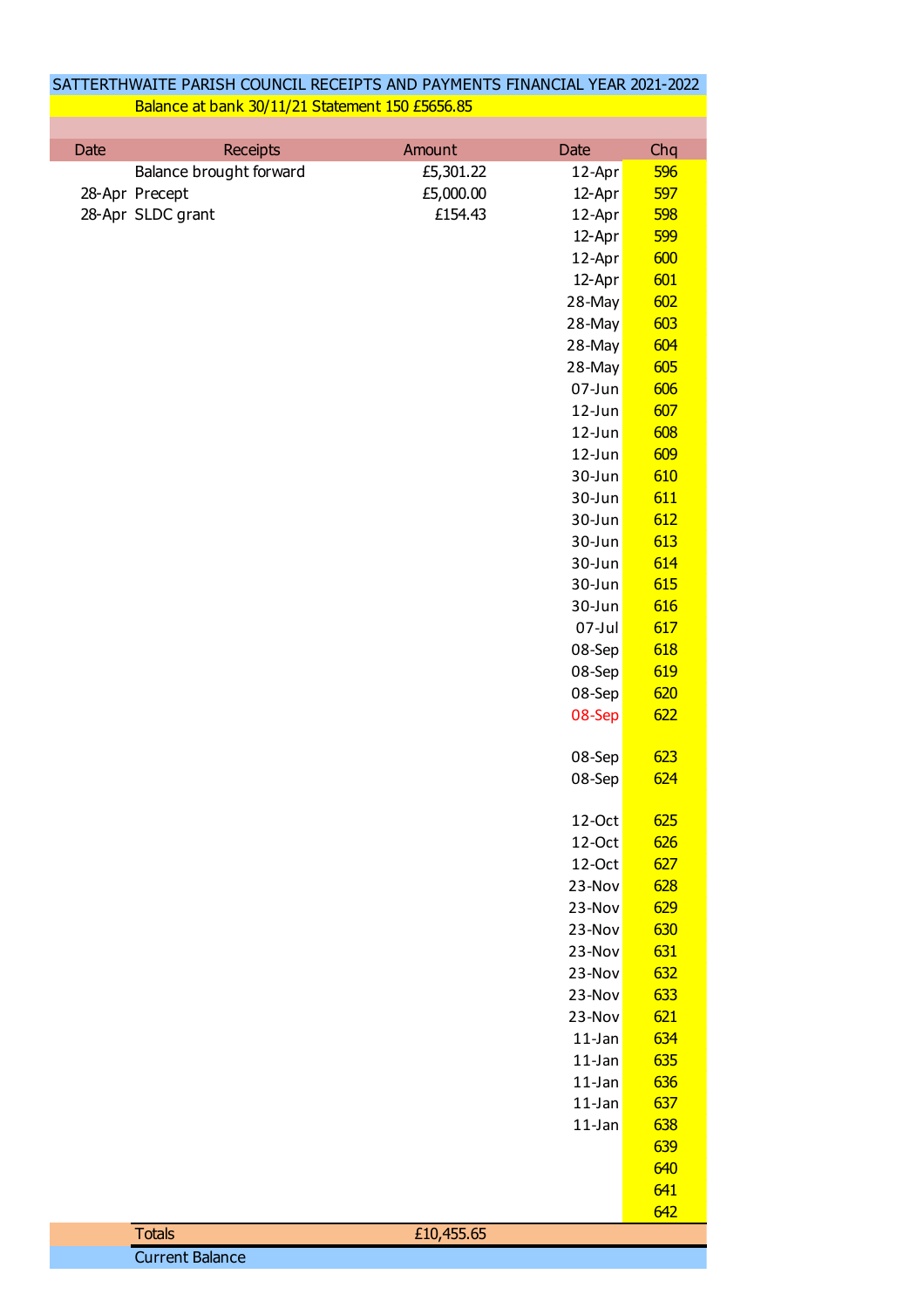|                                           | р       |            |
|-------------------------------------------|---------|------------|
|                                           |         |            |
|                                           |         |            |
| Payments                                  | Amount  | <b>VAT</b> |
| <b>Cheque Cancelled</b>                   |         |            |
| Dawn Yoxall Mileage                       | £22.50  |            |
| <b>CALC Membership</b>                    | £112.65 |            |
| Clerk Salary April                        | £136.55 |            |
| <b>HMRC</b>                               | £34.00  |            |
| Archie Workman                            | £110.99 |            |
| Zurich Insurance                          | £160.55 |            |
| Coniston Ground Care                      | £132.00 |            |
| Clerk Salary May                          | £136.55 |            |
| <b>HMRC</b>                               | £34.00  |            |
| Archie Workman                            | £96.00  |            |
| Clerk Salary June                         | £227.25 |            |
| <b>HMRC</b>                               | £57,00  |            |
| Coniston Ground Care                      | £132.00 |            |
| Clerk Salary July/Aug                     | £286.32 |            |
| <b>HMRC</b>                               | £70.88  |            |
| Owen Bayliss ANPR                         | £309.60 | 51.60      |
| PKF Littlejohn LLP                        | £48.00  |            |
| <b>CALC Course - Clerk</b>                | £20.00  |            |
| CiLiCA Course Fees - Clerk                | £410,00 |            |
| Archie Workman                            | £97.50  |            |
| <b>Coniston Ground Care</b>               | £198.00 |            |
| Coniston Ground Care                      | £132.00 |            |
| Gary Thomason - Litter Pickers            | £120.00 |            |
| D M Payrole Services                      | £40.00  |            |
| coniston Ground Care                      | £132.00 |            |
| Clerk Salary September plus extra hours   |         |            |
| for CILCA course'                         | £257.40 |            |
| <b>HMRC</b>                               | £64.40  |            |
| Clerk Salary October plus extra hours for |         |            |
| <b>CILCA Course</b>                       | £257.40 |            |
| <b>HMRC</b>                               | £64.40  |            |
| Satterthwaite PCC                         | 400.00  |            |
| <b>Coniston Ground Care</b>               | 264.00  |            |
| <b>CALC</b>                               | 20.00   |            |
| D M Payrole Services                      | 60.00   |            |
| Clerk Salary Nov & Dec                    | 514.80  |            |
| <b>HMRC</b>                               | 128.80  |            |
| Community Heartbeat Trust                 | 127.20  |            |
| Archie Workman                            | 166.00  |            |
| <b>CALC</b>                               | £40.00  |            |
| Clerk Salary Jan 22                       | 257.27  |            |
| <b>HMRC</b>                               | 66.40   |            |
| Community Heartbeat Trust                 | 72.00   |            |
| Satterthwaite Parish Rooms                | 25.50   |            |
|                                           |         |            |
|                                           |         |            |
|                                           |         |            |
|                                           |         |            |
|                                           |         |            |

| £6,041.91 | 51.60 |
|-----------|-------|
| £4,413.74 | 51.60 |
|           |       |

 $\overline{\phantom{a}}$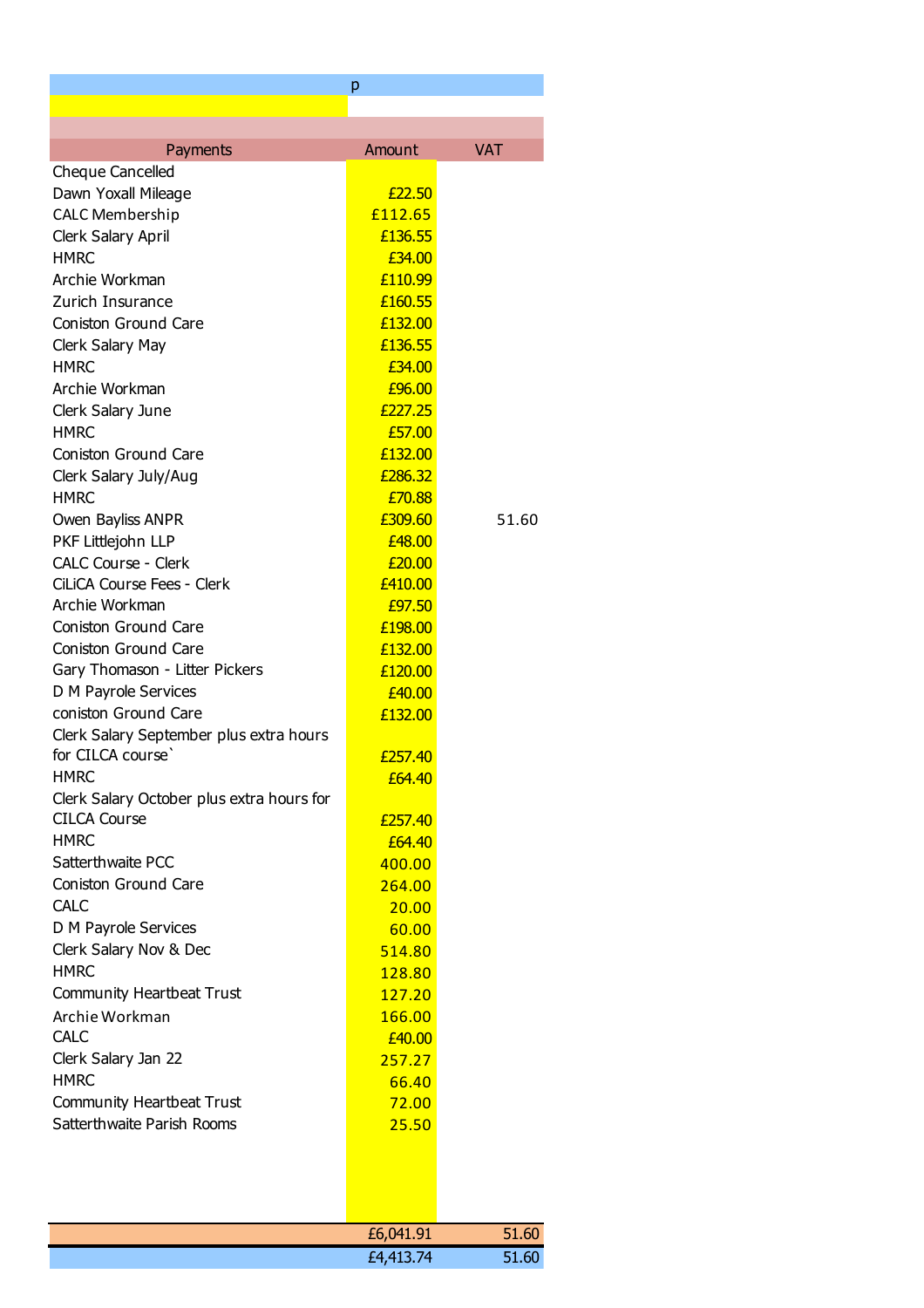| SATTERTHWAITE PARISH COUNCIL DRAFT BUDGET FINANCIAL YEAR 2018/19 |             |                 |           |               |
|------------------------------------------------------------------|-------------|-----------------|-----------|---------------|
| Draft Budget 22/1/18                                             |             |                 |           |               |
|                                                                  | YEAR TO     | <b>FORECAST</b> |           | <b>BUDGET</b> |
| <b>Payments</b>                                                  | <b>DATE</b> | 31/03/18        | VARIANCE  | 2017/18       |
| General Expenditure                                              | 2876.61     | 2500.00         | $-376.61$ | 2500.00       |
| Wages & Associated Costs                                         | 1666.40     | 2000.00         | 333.60    | 2000.00       |
| Grants                                                           | 550.00      | 700.00          | 150.00    | 700.00        |
| Subscriptions & Data Protection                                  | 143.00      | 140.00          | $-3.00$   | 140.00        |
| Insurances                                                       | 452.15      | 450.00          | $-2.15$   | 450.00        |
| <b>TOTAL BUDGET SPEND</b>                                        | 5688.16     | 5790.00         | 101.84    | 5790.00       |
|                                                                  |             |                 |           |               |
| <b>Receipts</b>                                                  |             |                 |           |               |
| Precept                                                          | 5000.00     |                 |           |               |
| Misc Income                                                      | 187.00      |                 |           |               |
| <b>SLDC Grant</b>                                                | 210.63      |                 |           |               |
| Interest                                                         | 0.00        |                 |           |               |
| <b>TOTAL BUDGET INCOME</b>                                       | 5397.63     | 0.00            |           | 0.00          |
|                                                                  |             |                 |           |               |
| <b>INCOME LESS SPEND</b>                                         | $-290.53$   |                 |           |               |
| <b>Balance Brought Forward</b>                                   |             | 5284.93         |           | 4994.40       |
|                                                                  |             |                 |           |               |
| <b>Predicted Year End Balance</b>                                |             | 4994.40         |           | 4994.40       |